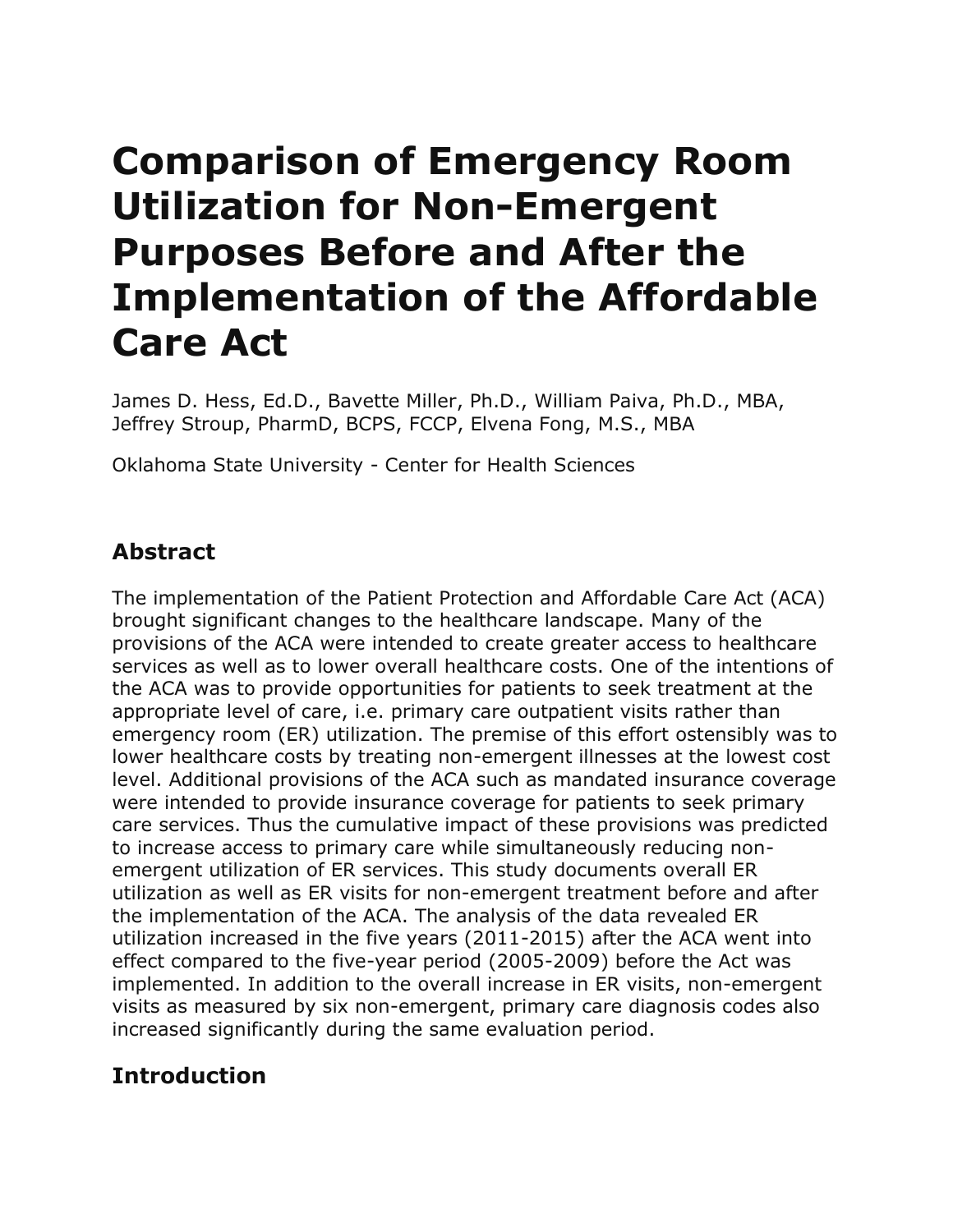The evolution of healthcare within the United States over the past four decades has led to a condition of universal care based on emergency room (ER) access for patients who do not have health insurance. This condition prompted an appropriate debate whether healthcare costs could be reduced by providing greater access to primary care services, as well as by subsidizing health insurance coverage to pay for those services. The implementation of the Patient Protection and Affordable Care Act (ACA) was intended to create greater access to health care services as well as to lower overall health care costs by providing opportunities for patients to seek treatment at the appropriate level of care, i.e. primary care outpatient visits rather than ER utilization. Additional provisions of the act, such as mandated individual health insurance coverage, were intended to provide insurance coverage for patients to seek primary care services. Thus the cumulative impact of these provisions was predicted to increase access to primary care while simultaneously reducing non-emergent utilization of ER services, thereby lowering overall healthcare costs.

# **Materials and Methods**

The data for this study was constructed by researchers at the Oklahoma State University School of Healthcare Administration and the Oklahoma State University Center for Health Systems Innovation (CHSI) utilizing the Cerner HealthFacts database. The Cerner HealthFacts database is a comprehensive source of de-identified health data from 662 hospitals across the nation and includes over 63 million patients and 379 million patient encounters.<sup>1</sup> The data is HIPAA compliant and was collected from participating clinical facilities across the United States from 2000 to 2015. The database is a time-stamped and sequenced clinical treatment record and also includes admissions, clinical events, pharmacy, laboratory, and billing  $data<sup>1</sup>$ . The data source is identified to specific geographic regions of the U.S.: Midwest, Northeast, West and South.<sup>1</sup>

Given that the purpose of the study was to determine whether nonemergent ER visits were reduced after the implementation of the ACA, six specific non-emergent, primary care diagnosis codes were queried for the five years prior to the ACA and for five years after the implementation of the ACA. The non-emergent diagnosis codes selected for comparison and analysis were 1) dental pain, acute respiratory infection, chronic pain, urinary tract infection, influenza and strep. The pre-ACA period was identified as the years from 2005 through 2009, while post-ACA was observed as the years 2011 through 2015. The ACA implementation year of 2010 was excluded so as not to unfairly skew the data in either direction. Researchers identified and segregated over 56 million ER visits from 2005 through 2015. The first point of analysis was to determine if ER visits in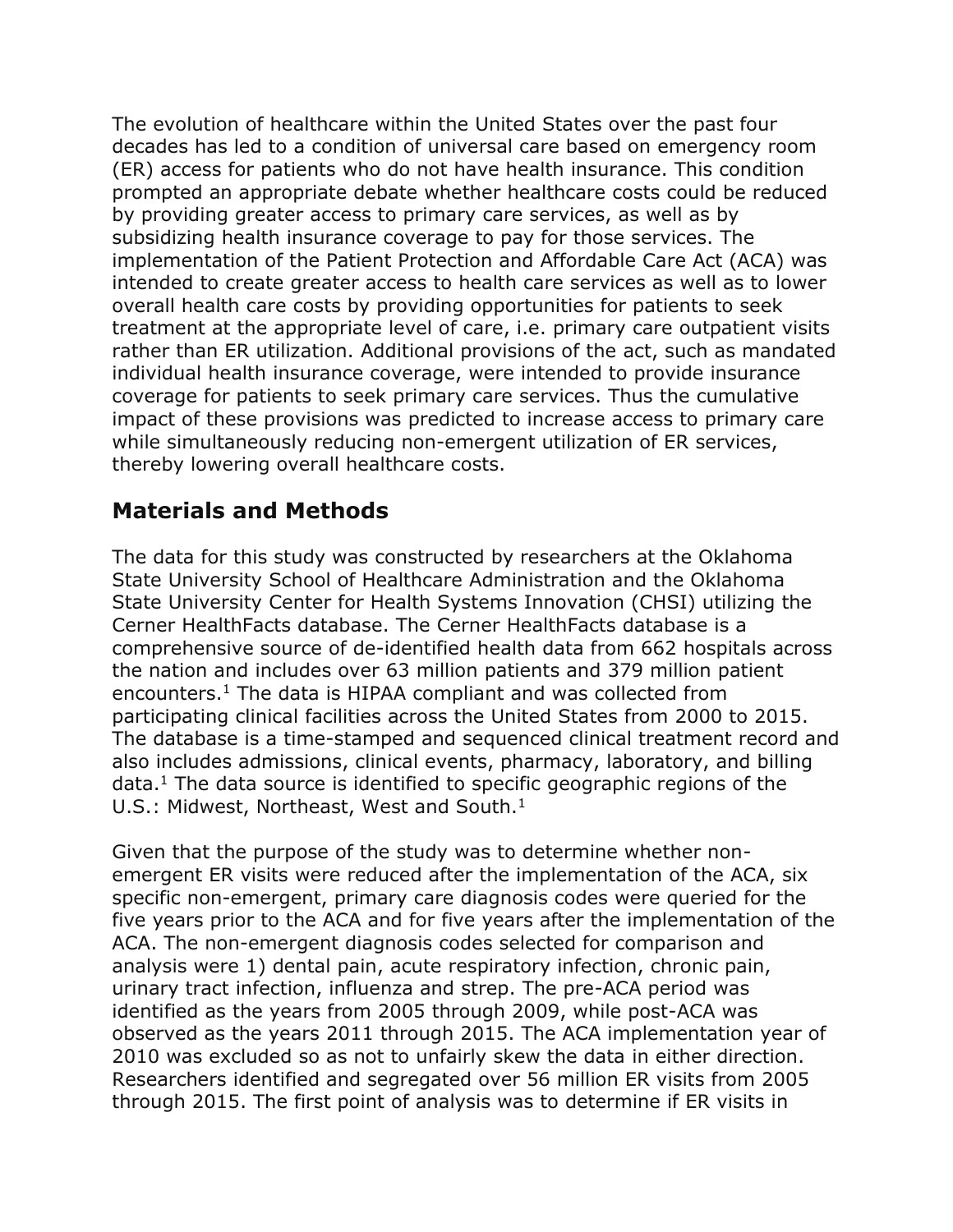general had increased over the pre-ACA and post-ACA evaluation period. Once this condition proved positive, the total number of ER visits for the six specific non-emergent, primary care diagnosis codes were segregated by year and then categorized as either pre or post ACA for comparison purposes. Pre and post ACA utilization data was analyzed utilizing Pearson's Chi Squared test. Additionally, to address the discrete error assumption probabilities inherent to the large sample size, the Yates Continuity Correction procedure was also included in the analysis.

## **Results**

The analysis of the data revealed that the aggregate number of ER visits increased in the five-year period after the implementation of the ACA compared to the five-year period prior to the implementation of the ACA. Table 1 outlines the number of ER visits for the pre and post ACA periods of time as well as the results of the statistical analysis of the data.

### Table 1. - Aggregate ER Visits

|                  | Pre-ACA    | Post-ACA   | Total      |
|------------------|------------|------------|------------|
| <b>ER Visits</b> | 12,229,110 | 38,137,438 | 50,366,449 |

Chi-square = 162370, p-value < 2.2e-16, s

Table 1 reveals the difference in aggregate ER visits for pre and post ACA as being statistically significant. The second phase of the study was to analyze the occurrence of the selected non-emergent, primary care diagnosis codes for the pre and post ACA periods. Table 2 details the number of ER visits for each of the six non-emergent diagnosis codes, as well as the results of the chi square tests.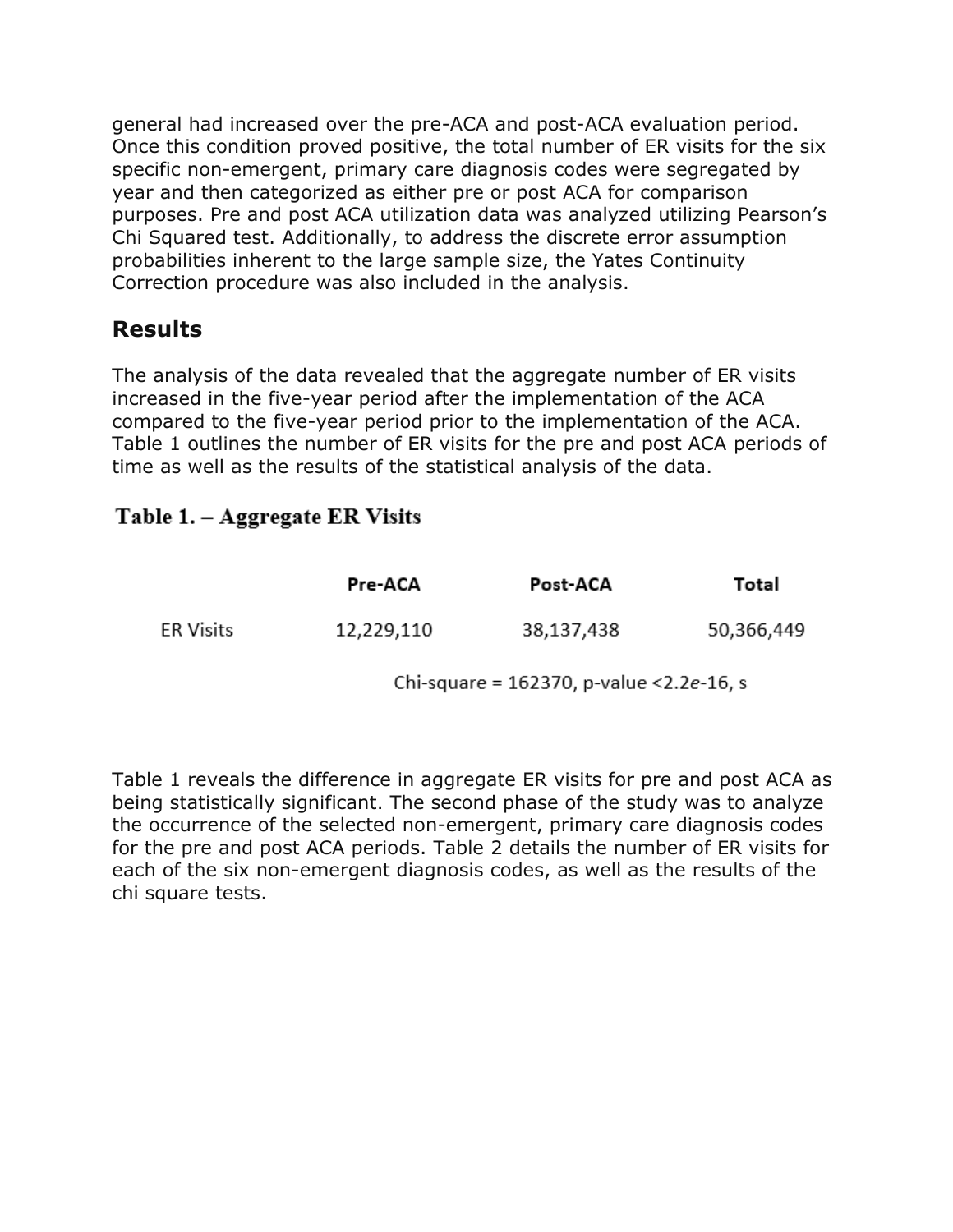#### Table 2. - Non-Emergent Diagnosis Occurrence

|                                | Pre-ACA | Post-ACA                                                              | Total   |
|--------------------------------|---------|-----------------------------------------------------------------------|---------|
| Dental Pain                    | 57,896  | 265,506 323,402<br>Chi-square = 7201.4, p-value < 2.2e-16, s          |         |
| Acute Respiratory Infection    | 185,386 | 588,102 773,488<br>Chi-square = $41.72$ , p-value < $2.2e-16$ , s     |         |
| Chronic Pain                   |         | 53,216 324,235 377,451<br>Chi-square = 21442, p-value < $2.2e-16$ , s |         |
| <b>Urinary Tract Infection</b> |         | 250,613 748,972 999,585<br>Chi-square = 347.58, p-value < 2.2e-16, s  |         |
| Influenza                      |         | 24,377 87,583<br>Chi-square = 383.5, p-value < $2.2e-16$ , s          | 111,960 |
| Strep                          |         | 25,815 85,869<br>Chi-square = 82.675, p-value < 2.2e-16, s            | 111,684 |

Table 2 reveals the difference in pre and post ACA ER visits for each of the non-emergent diagnosis codes as being statistically significant. The conclusions of the study are consistent with Taubman et al.<sup>2</sup> and a more recent study conducted by Medi-Cal regarding ER utilization rates of the state's Medicaid population where ER visits have risen from 800,000 in 2012 to over 1.4 million in  $2016.<sup>3</sup>$ 

## **Discussion**

Over the past two decades a significant amount of attention has been given to the circumstances surrounding the utilization of ER services for nonemergent clinical treatment. Prior to the enactment of the ACA, researchers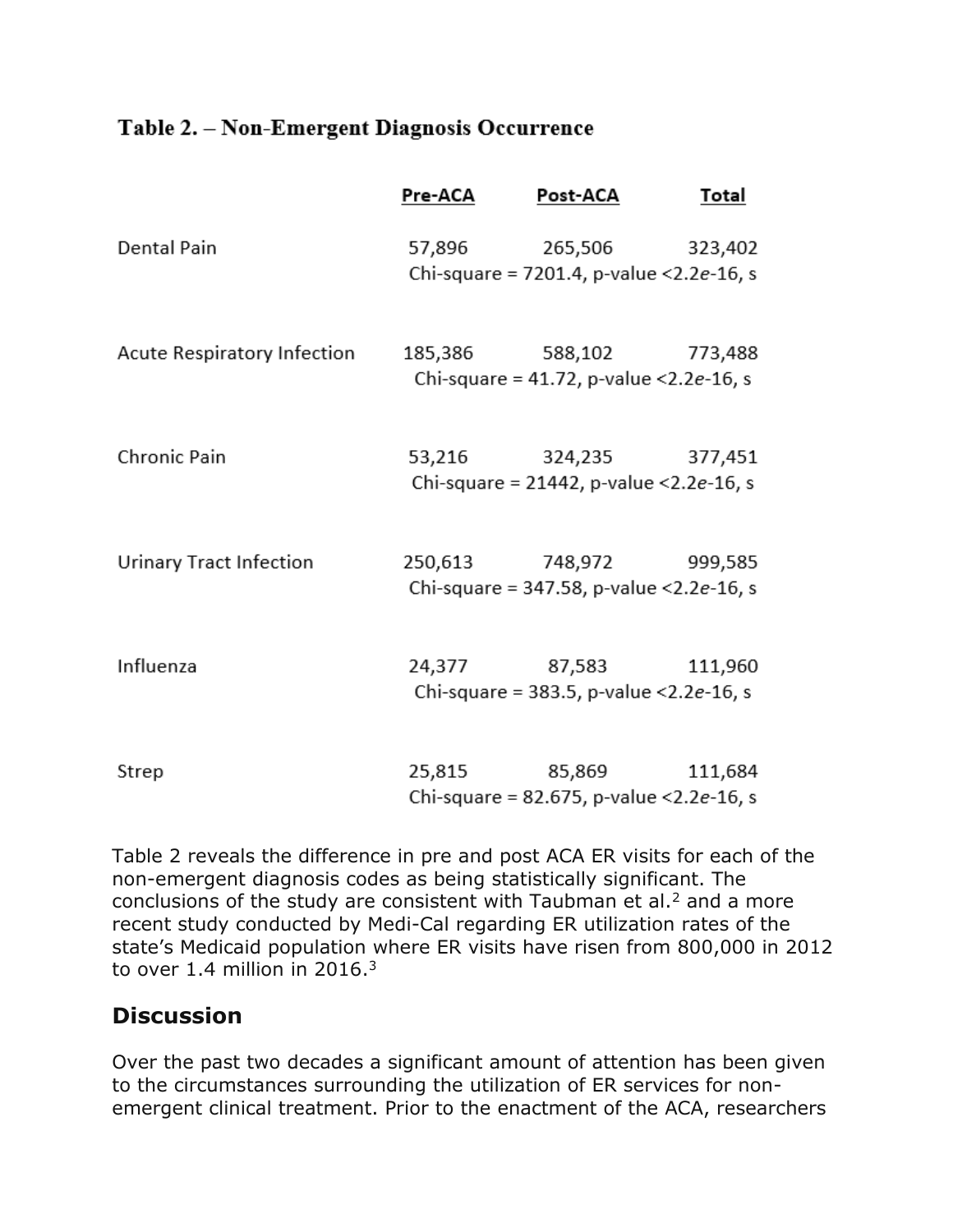attempted to better understand the ER utilization phenomena. Northington, Brice and Zou sought to determine whether patients seeking ER services for non-emergent care had PCPs of their own or were aware of other care sources and also to determine the reasons why patients chose the ER rather than another care source.<sup>4</sup> The study concluded that although most ER nonemergent patients were not dependent upon the ER, the majority was unaware of other options to receive care.<sup>4</sup> Patients who did have a PCP still sought care in the ER since the ER was believed to provide better care despite its perceived increase in both waiting time and cost. <sup>4</sup>

Howard et al. researched patients' reasons for utilizing ER services for nonemergent care and identified three themes: 1) inability to obtain an appointment with a PCP; 2) referral from a staff member in a PCP office and 3) time to be seen in the ER was less than the wait time for an appointment with a PCP.<sup>5</sup>

The focus on ER utilization as a healthcare cost driver led many researchers to focus on non-emergent utilization of ER services. Uscher-Pines et al. conducted a systematic literature review of 26 studies published between 1990 and 2013 and concluded the average percentage of ED visits determined to be non-emergentwas 37%.<sup>6</sup> The reviewed articles demonstrated the varied approaches to study design, covered populations, comparison criteria and non-urgent definitions and concluded that younger age, convenience of the ER compared to alternatives, referral to the ER by a physician, and negative perceptions about alternatives such as PCPs all play a role in driving non-emergent ER utilization.<sup>6</sup>

Researchers have been conflicted about which types of patients were most responsible for non-emergent ER utilization. Pukurdpol et al. conducted a retrospective analysis of a nationally representative sample of 241,167 ER visits from the 1997 to 2009.<sup>7</sup> The findings implicated insurance type and arrival time in the variation of primary care–treatable ER visits.<sup>7</sup> Although primary care–treatable classification of ER visits was most associated with uninsured or Medicaid visits, this classification increased most rapidly among Medicare visits during the study period.<sup>7</sup> Gandhi, Grant and Sabik analyzed ER visits from 2000 to 2009 and reported that visits for Medicare enrollees were least likely to be for non-emergent reasons, while ER visits for uninsured patients were most likely to be for non-emergent reasons.<sup>8</sup> The study concluded non-emergent ER visit rates were highest for Medicaid patients.<sup>8</sup> Carlson, Menegazzi and Callaway analyzed data from the National Hospital Ambulatory Medical Care Survey (2006-2009) and stratified the data by insurance status to determine utilization rates as well as ER resource allocations.<sup>9</sup> Representing 17% of all ER visits, uninsured patients had fewer diagnostic tests and procedures and fewer hospital admissions than those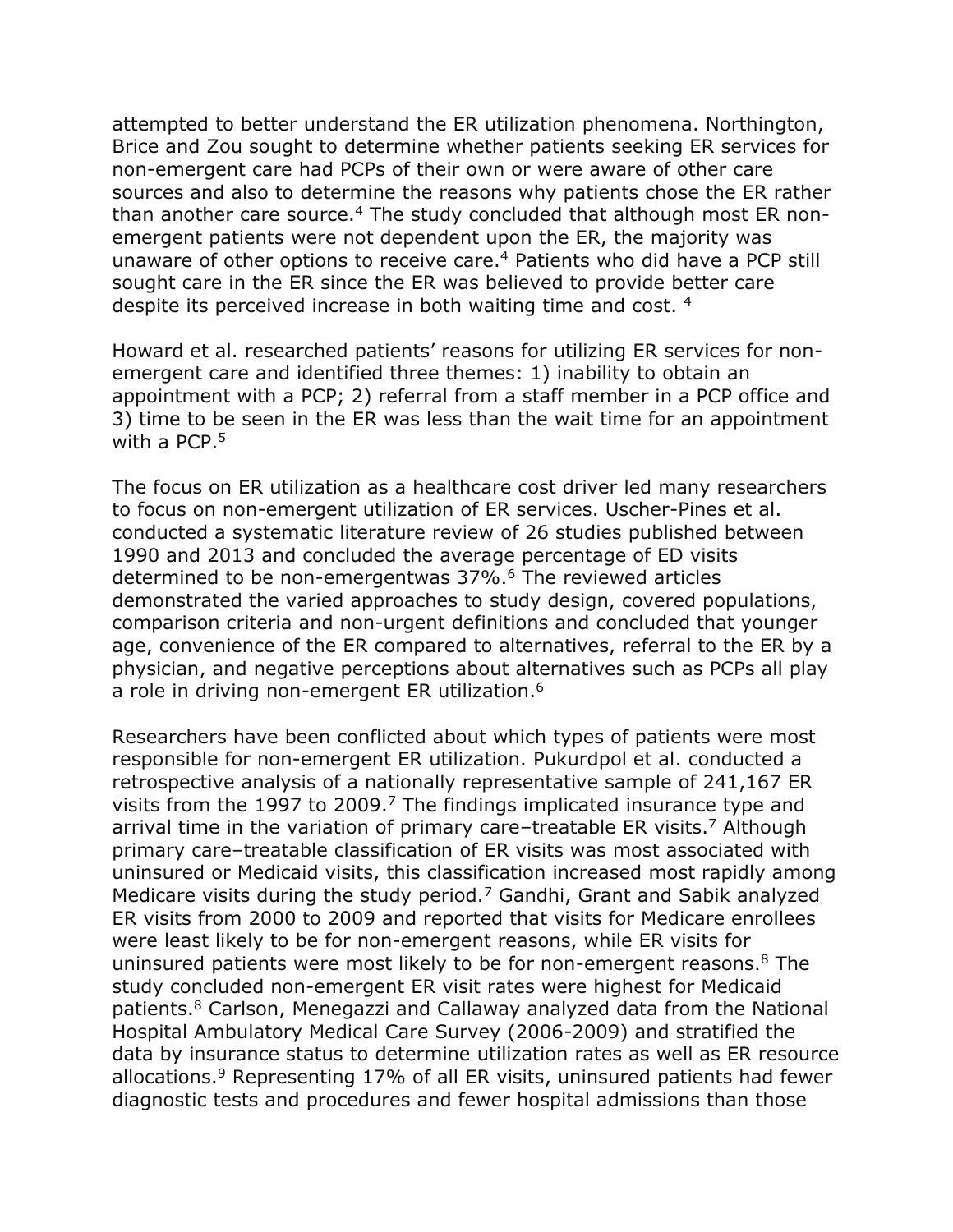with insurance.<sup>9</sup>

Prior to the enactment of the ACA, many proponents pointed to the Massachusetts reform effort as a model to be emulated. It was theorized that mandated insurance coverage and greater access to primary care services for previously uninsured patients would lower non-emergent ER utilization. However, the literature is somewhat split on the impact of the Massachusetts reform effort on ER utilization. Hosseinichimeh and Weinberg compared ER use after the 2006 Massachusetts health insurance reform with ER use prior to reform both in Massachusetts and nearby states and found that while the reform increased the health insurance rate for individuals, it did not reduce ER visits. <sup>10</sup> Conversely, Miller concluded that the Massachusetts 2006 reform reduced ER usage by five to eight percent by decreasing non-urgent visits that could be treated in alternative settings.<sup>11</sup> In a separate study, Miller also found the Massachusetts reform increased residents' use of primary and preventive care, reduced ER visits for nonemergent care, and improved self-reported health outcomes.<sup>12</sup>

Irrespective of patient type and payer source, the presentation of nonemergent symptoms within the ER setting was the exact circumstance the ACA was destined to address. Taubman et al. studied 25,000 patients over an 18 monthperiod and found that Medicaid coverage significantly increased overall ER use by 40% compared to a control group.<sup>2</sup> Further, the researchers found increases in ER services across a broad range of types of visits, including conditions more appropriately treated in primary care settings.<sup>2</sup>

Also contributing to ER utilization was the number of young adults who were eligible to remain on their parents' insurance coverage. Antwi et al. studied changes in ER utilization among young adults after the enactment of the ACA's dependent coverage provision.<sup>13</sup>

Wexler et al. studied intervention methods to connect Medicaid ER patients to primary care providers in an attempt to decrease non-emergent ER utilization.<sup>14</sup> The researchers found that significantly more intervention participants attended at least one primary care visit within three months after the intervention.<sup>14</sup> However, the intervention did not decrease ER visits nor increase primary care usage over the 12 months of the study period.<sup>14</sup>

A number of researchers have theorized that the ACA's provisions would not decrease the rates of utilization for non-emergent purposes. Weisz et al. concluded the expansion of insurance coverage under the ACA might not be sufficient to reduce ER use for non-emergent conditions.<sup>15</sup> Shippee et al. also reported that expanded private insurance and Medicaid coverage would not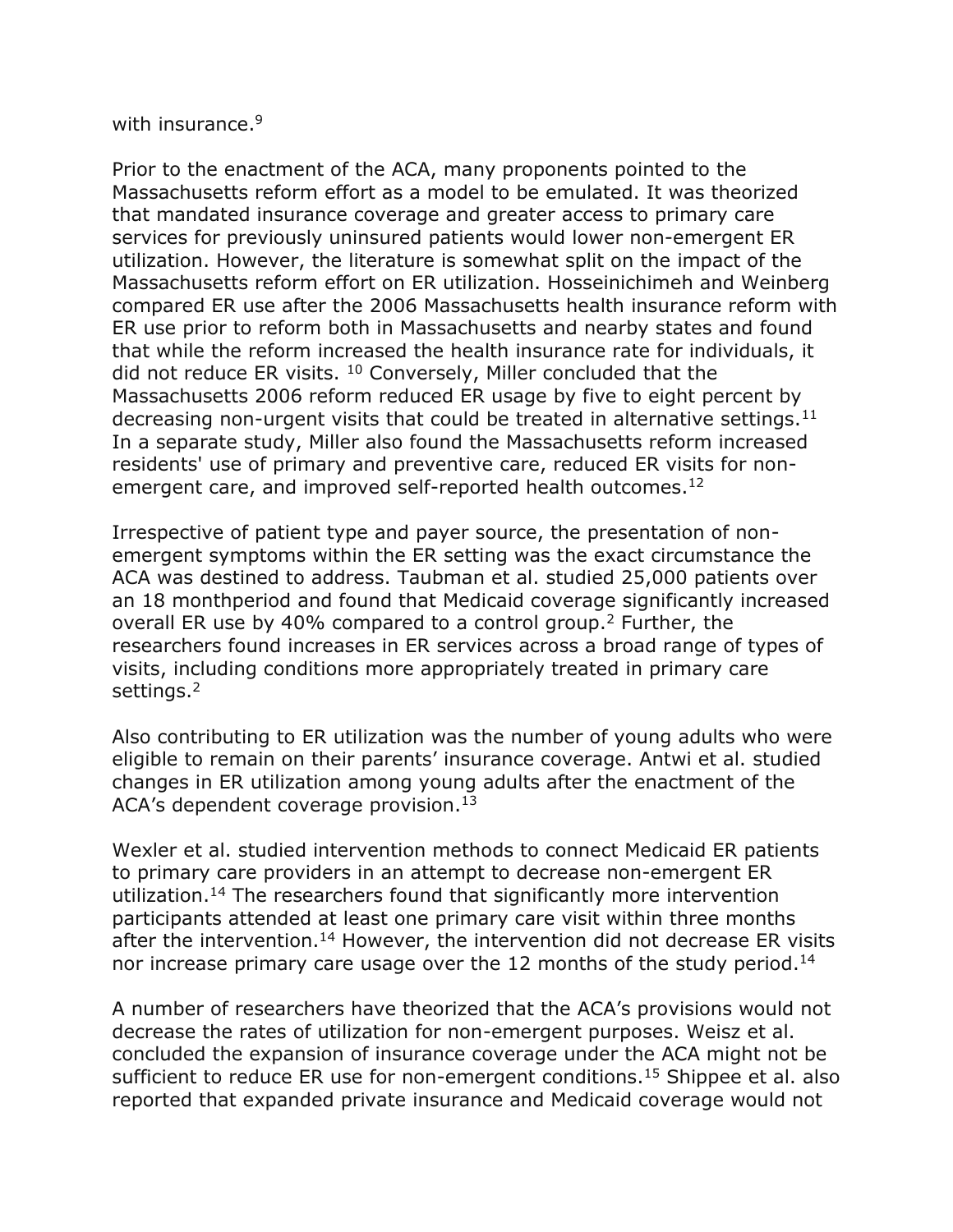guarantee reductions in frequent ER uses.<sup>16</sup> Additionally, Fisman found that low-income, uninsured adults randomly selected to get Medicaid health insurance coverage are more likely to utilize the ER and the ER visits increased by about 40% compared relative to those not offered coverage through the Medicaid expansion.<sup>17</sup>

While the literature seems to support both sides of the argument that the enactment of the ACA would decrease both aggregate and non-emergent ER utilization, this study provided a most comprehensive analysis of the issue. Given the large number of records included and analyzed in the study, one can conclude that the passage of the act had a dramatic impact on ER utilization.

Future research should focus on the reasons patients selected the ER rather than alternative primary care sources for treatment. Additionally, it would be worth exploring whether hospitals have indeed been financially burdened by post-ACA ER visit increases or whether those increases have actually benefited hospitals financially.

# **Disclosures and Weaknesses**

There are two specific criticisms that might be made of this study. It is possible, although unlikely, that the patients included in the database are not representative of the larger U.S. population. It is also true that the researchers relied heavily upon the coding of the ER staff as they entered clinical treatment data.

# **Acknowledgements**

This work was conducted with data from the Cerner Corporation Health Facts database of electronic medical records provided by the Oklahoma State University Center for Health Systems Innovation (CHSI). Any opinions, findings, and conclusions or recommendations expressed in this material are those of the author(s) and do not necessarily reflect the views of the Cerner Corporation.

# **References**

1. OSU Center for Health Systems Innovation. We analyze Cerner Health Facts data to improve clinical and financial outcomes. https://business.okstate.edu/chsi/what-we-do.html. Accessed November 27, 2017.

2. Taubman, S. L., Allen, H. L., Wright, B. J., Baicker, K., and Finkelstein, A.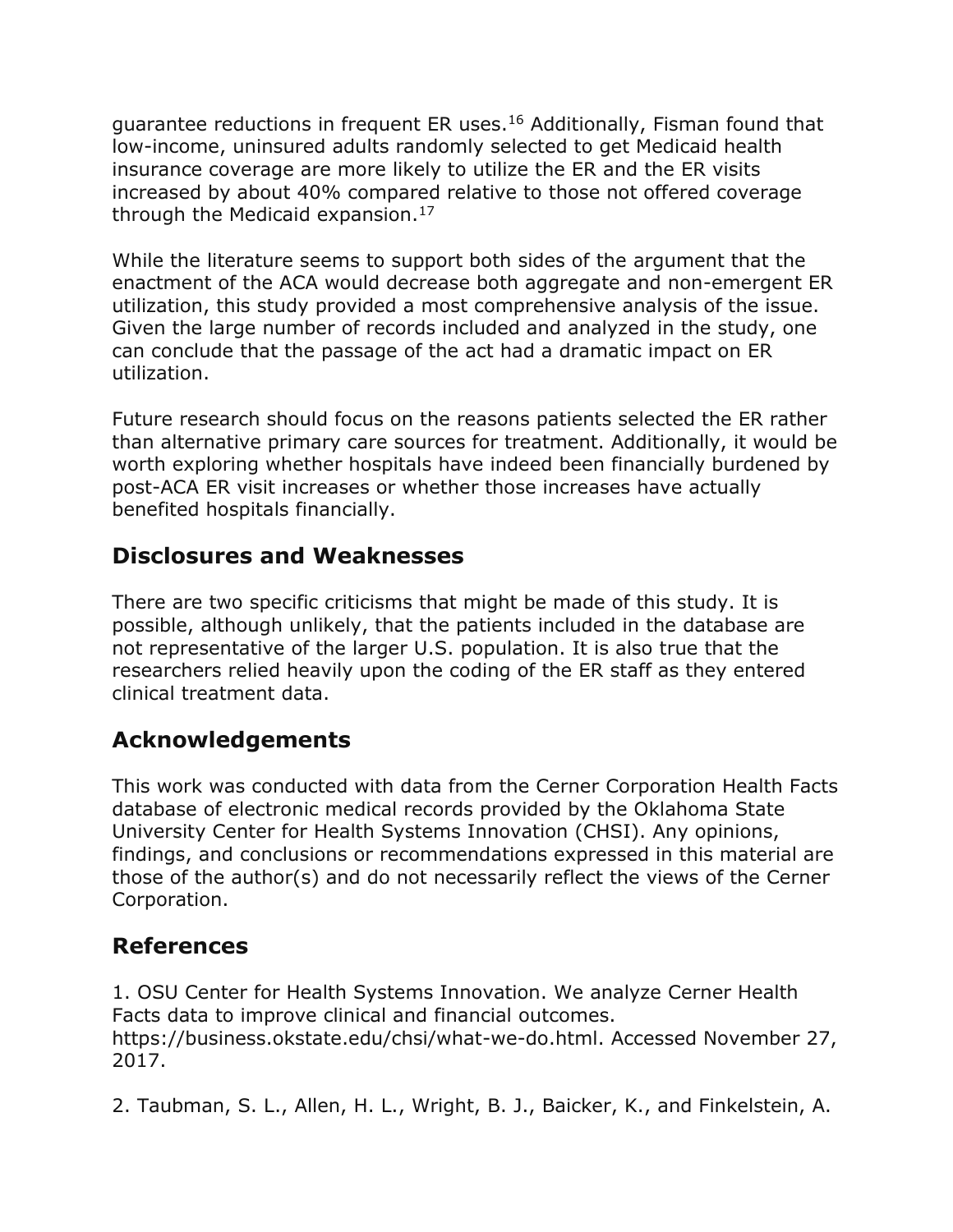N. Medicaid increases emergency-department use: evidence from Oregon's Health Insurance Experiment. Science. 2014; 343:(6168): 263-268.

3. Browning, K. Medi-Cal patients flocking to ERs more than before ACA. California Healthline. https://californiahealthline.org/new/medi-cal-patientsflocking-to-ers-more-than-before-aca. Accessed November 27, 2017.

4. Northington, W. E., Brice, J. H., and Zou, B. Use of an emergency department by nonurgent patients. The American Journal of Emergency Medicine. 2005; 23(2): 131-137.. Bonati M, Pandolfini C. Trial registration, the ICMJE statement, and paediatric journals. Arch Dis Child. 2006; 91(1): 93.

5. Howard, M. S., Davis, B. A., Anderson, C., Cherry, D., Koller, P., and Shelton, D.Patients' perspective on choosing the emergency department for nonurgent medical care: a qualitative study exploring one reason for overcrowding. Journal of Emergency Nursing. 2005; 31(5): 429-435.

6. Uscher-Pines, L., Pines, J., Kellermann, A., Gillen, E., and Mehrotra, A.Deciding to visit the emergency department for non-urgent conditions: a systematic review of the literature. The American Journal of Managed Care. 2013; 19(1): 47.

7. Pukurdpol, P., Wiler, J. L., Hsia, R. Y., and Ginde, A. A. Association of Medicare and Medicaid insurance with increasing primary care–treatable emergency department visits in the United States. Academic Emergency Medicine. 2014; 21(10): 1135-1142

8. Gandhi, S. O., Grant, L. P., and Sabik, L. M. Trends in non-emergent use of emergency departments by health insurance status. Medical Care Research and Review. 2014; 71(5): 496-521.

10. Hosseinichimeh, N., and Weinberg, S. The effect of the Massachusetts healthcare reform on emergency department use. World Medical and Health Policy. 2014; 6(1): 9-21.

11. Miller, S.The effect of insurance on emergency room visits: an analysis of the 2006 Massachusetts health reform. Journal of Public Economics. 2012; 96(11): 893-908.

12. Miller, S. The effect of the Massachusetts reform on health care utilization. INQUIRY:The Journal of Health Care Organization, Provision, and Financing. 2012; 49(4): 317-326.